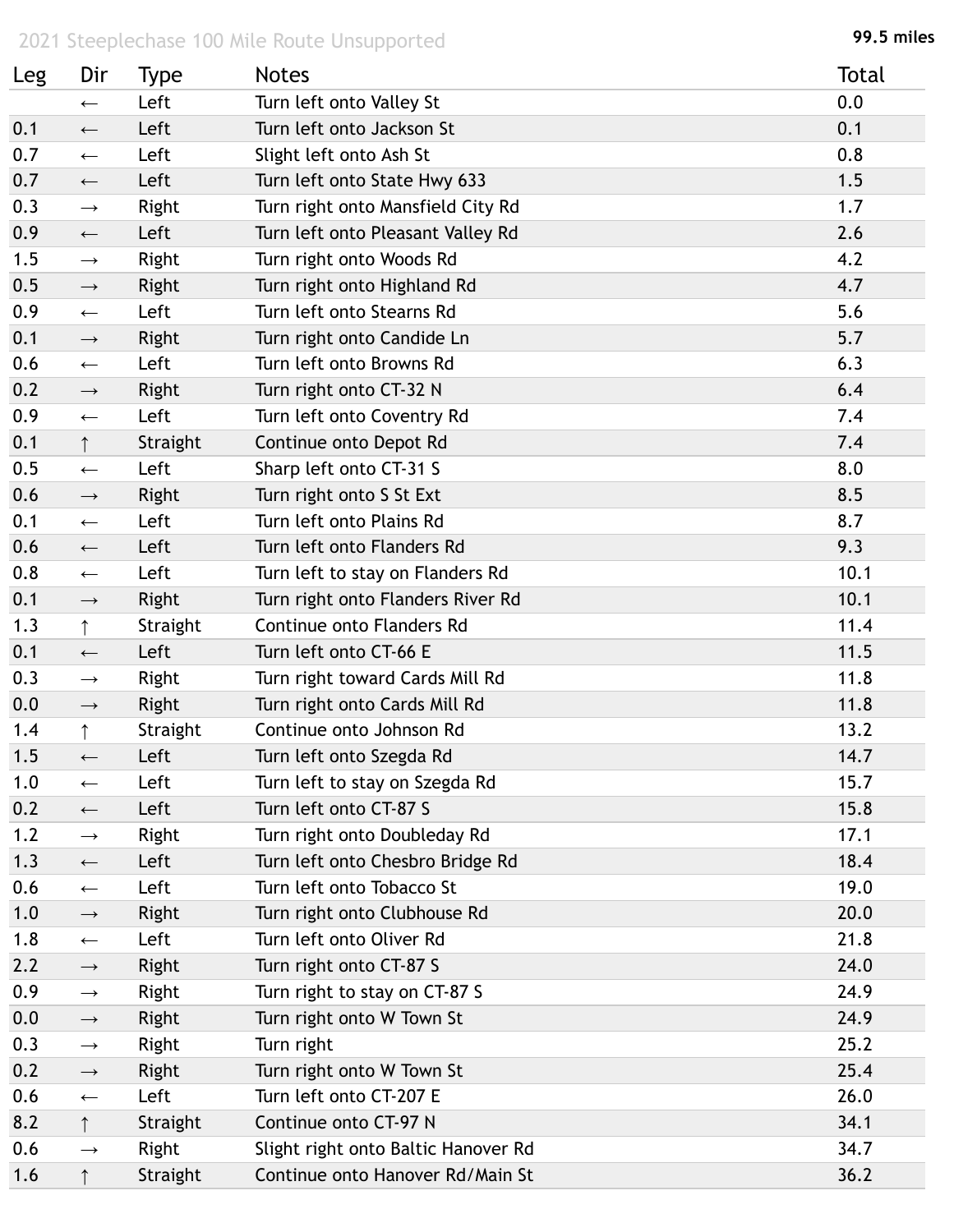| Leg | Dir               | <b>Type</b> | <b>Notes</b>                               | Total |
|-----|-------------------|-------------|--------------------------------------------|-------|
| 2.4 | $\rightarrow$     | Right       | Turn right onto Woodchuck Hill Rd          | 38.6  |
| 0.1 | $\longleftarrow$  | Left        | Slight left onto Cemetery Rd               | 38.7  |
| 0.6 | $\leftarrow$      | Left        | Turn left onto Goodwin Rd No 1             | 39.2  |
| 1.2 | $\longleftarrow$  | Left        | Turn left onto Miller Goodwin Con          | 40.4  |
| 0.0 | $\longleftarrow$  | Left        | Turn left onto Miller Rd                   | 40.5  |
| 0.5 | $\uparrow$        | Straight    | Continue onto Khourie Rd                   | 40.9  |
| 0.6 | $\longrightarrow$ | Right       | Turn right onto Hanover Rd                 | 41.6  |
| 0.3 | $\longleftarrow$  | Left        | Turn left onto Cemetery Rd                 | 41.9  |
| 0.9 | $\longrightarrow$ | Right       | Turn right onto CT-97 N                    | 42.8  |
| 0.8 | $\longrightarrow$ | Right       | Turn right onto CT-14 E/CT-97 N            | 43.6  |
| 0.0 | $\longleftarrow$  | Left        | Turn left onto Brook Rd                    | 43.6  |
| 1.7 | $\longrightarrow$ | Right       | Turn right onto Brooklyn Turnpike          | 45.3  |
| 1.1 | $\uparrow$        | Straight    | Continue onto Windham Rd                   | 46.5  |
| 0.6 | $\longleftarrow$  | Left        | Slight left onto S Bigelow Rd              | 47.0  |
| 2.1 | $\longrightarrow$ | Right       | Turn right onto US-6 E                     | 49.1  |
| 0.1 | $\longleftarrow$  | Left        | Turn left onto Bigelow Rd                  | 49.2  |
| 3.0 | $\longrightarrow$ | Right       | Slight right onto CT-97 N                  | 52.2  |
| 4.3 | $\longrightarrow$ | Right       | Turn right onto US-44 E                    | 56.6  |
| 0.4 | $\leftarrow$      | Left        | Turn left onto Cheney Rd                   | 56.9  |
| 0.7 | $\uparrow$        | Straight    | Continue straight onto Covell Rd           | 57.6  |
| 0.5 | $\longrightarrow$ | Right       | Turn right onto CT-97 N                    | 58.1  |
| 1.1 | $\longleftarrow$  | Left        | Turn left to stay on CT-97 N               | 59.2  |
| 1.4 | $\leftarrow$      | Left        | Turn left onto Quasset Rd                  | 60.6  |
| 3.1 | $\longrightarrow$ | Right       | Turn right onto CT-171 E                   | 63.7  |
| 1.2 | $\longrightarrow$ | Right       | Turn right onto CT-169 S/CT-171 E          | 64.8  |
| 0.1 | $\leftarrow$      | Left        | Turn left onto Roseland Park Rd            | 64.9  |
| 2.3 | $\leftarrow$      | Left        | Slight left onto Dugg Hill Rd              | 67.2  |
| 1.0 | $\longleftarrow$  | Left        | Turn left onto Woodstock Rd                | 68.2  |
| 1.2 | $\leftarrow$      | Left        | Slight left onto County Rd                 | 69.4  |
| 3.4 | $\longrightarrow$ | Right       | Turn right onto CT-171 W                   | 72.8  |
| 0.6 | $\longrightarrow$ | Right       | Slight right onto Bungay Hill Rd           | 73.4  |
| 2.0 | $\longrightarrow$ | Right       | Turn right onto CT-198 N                   | 75.4  |
| 0.7 | $\leftarrow$      | Left        | Turn left onto Old Turnpike Rd             | 76.1  |
| 0.5 | $\longleftarrow$  | Left        | Slight left to stay on Old Turnpike Rd     | 76.6  |
| 0.7 | ↑                 | Straight    | <b>Continue onto Centre Pike</b>           | 77.3  |
| 0.4 | $\longleftarrow$  | Left        | Slight left onto CT-171 E                  | 77.7  |
| 0.0 | $\rightarrow$     | Right       | Turn right onto N Ashford Pike/Centre Pike | 77.7  |
| 2.7 | $\uparrow$        | Straight    | Continue onto Boston Hollow Rd             | 80.5  |
| 2.2 | $\leftarrow$      | Left        | Turn left onto CT-89 S                     | 82.6  |
| 4.1 | $\longrightarrow$ | Right       | Turn right onto US-44 W                    | 86.7  |
| 0.3 | $\longrightarrow$ | Right       | Turn right onto CT-89 S                    | 87.0  |
| 7.6 | $\longleftarrow$  | Left        | Turn left onto Storrs Rd                   | 94.7  |
| 1.7 | $\longrightarrow$ | Right       | Turn right onto Conantville Rd             | 96.3  |
| 0.4 | $\uparrow$        | Straight    | Continue onto Meadowbrook Ln               | 96.8  |